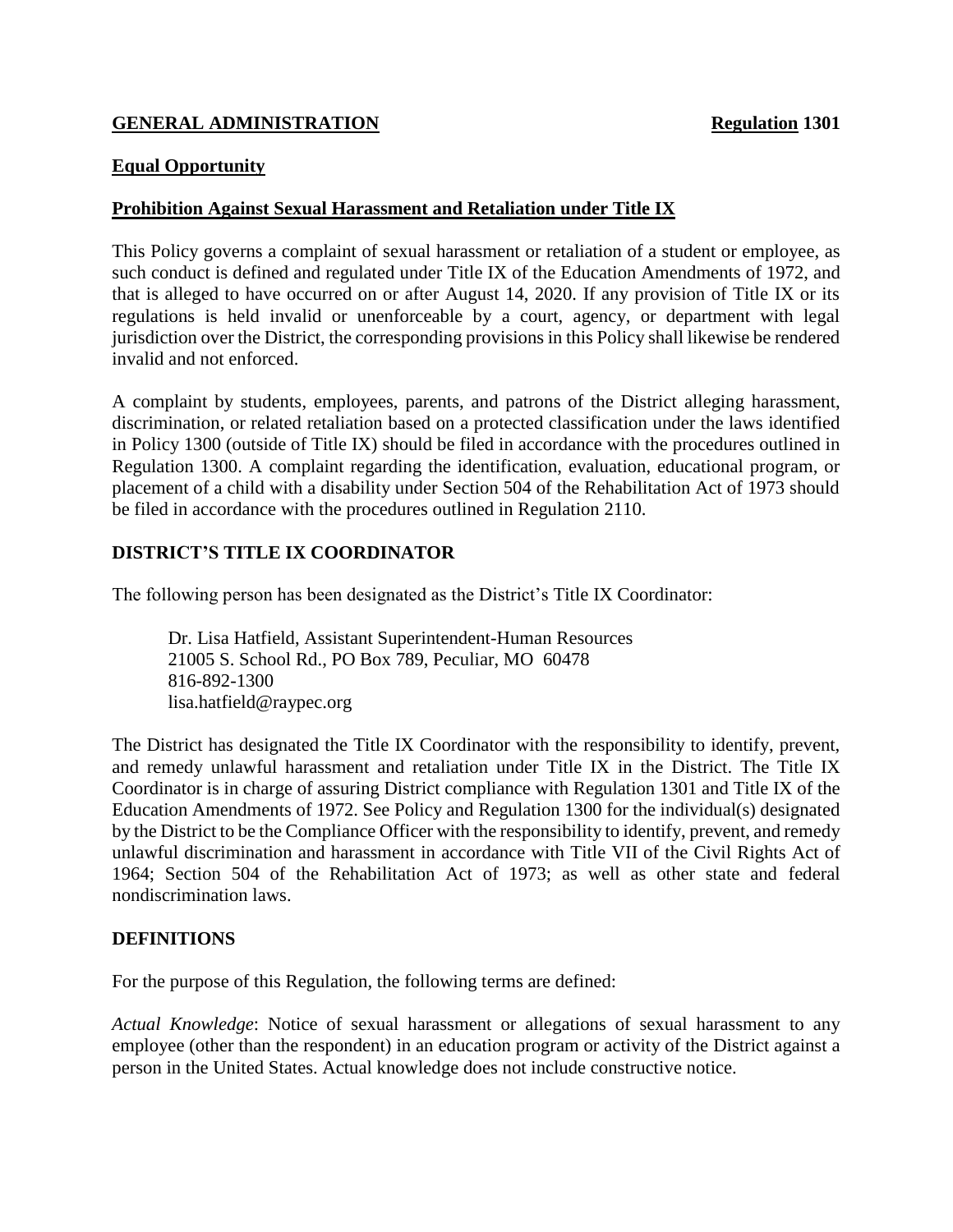*Complainant*: An individual who is alleged to be the victim of conduct that could constitute sexual harassment.

*Day*: A calendar day. All timeframes and deadlines may be extended by the District for good cause, including but not limited to Board-approved holiday breaks and building closures.

*Education program or activity*: Locations, events, or circumstances over which the District exercised substantial control over both the respondent and the context in which the sexual harassment occurs.

*Formal complaint*: A document filed by a complainant, or a parent or legal guardian of a student complainant, alleging sexual harassment against a respondent and requesting that the District investigate the allegation of sexual harassment. Additionally, a formal complaint can be completed and signed by the Title IX Coordinator, if , in their sole discretion, they conclude that the District needs to conduct an investigation based on information in their possession, regardless of the complainant's interest in filing a formal complaint. At the time of filing a formal complaint, a complainant must be participating in or attempting to participate in the education program or activity of the District. The complainant must physically or digitally sign the formal complaint, or otherwise indicate that the complainant is the person filing the formal complaint. If the Title IX Coordinator signs a formal complaint, the Title IX Coordinator is not a complainant.

*Respondent*: An individual who is reported to be the perpetrator of conduct that could constitute sexual harassment.

*Retaliation*: Intimidation, threats, coercion, or discrimination of an individual for the purpose of interfering with any right or privilege secured by Title IX or because the individual has made a report of complaint, testified, assisted, or participated or refused to participate in any manner in an investigation or proceeding under this Regulation.

*Sexual harassment*: Conduct on the basis of sex that satisfies one or more of the following:

- 1. A District employee conditioning an aid, benefit, or service of an education program or activity on an individual's participation in unwelcome sexual conduct;
- 2. Unwelcome conduct determined by a reasonable person to be so severe, pervasive, and objectively offensive that it effectively denies a person equal access to the education program or activity; or
- 3. "Sexual assault" as defined in 20 U.S.C.  $1092(f)(6)(A)(v)$ , "dating violence" as defined in 34 U.S.C. 12291(a)(10), "domestic violence" as defined in 34 U.S.C. 12291(a)(8), or stalking" as defined in 34 U.S.C. 12291(a)(30).

*Supportive measures*: Non-disciplinary, non-punitive, individualized services. Appropriate supportive measures shall be offered to the complainant and may be offered the respondent, as appropriate and depending on the individual circumstances of the situation. Supportive measures may include, but are not limited to, physical separation, contact limitations, reassignment,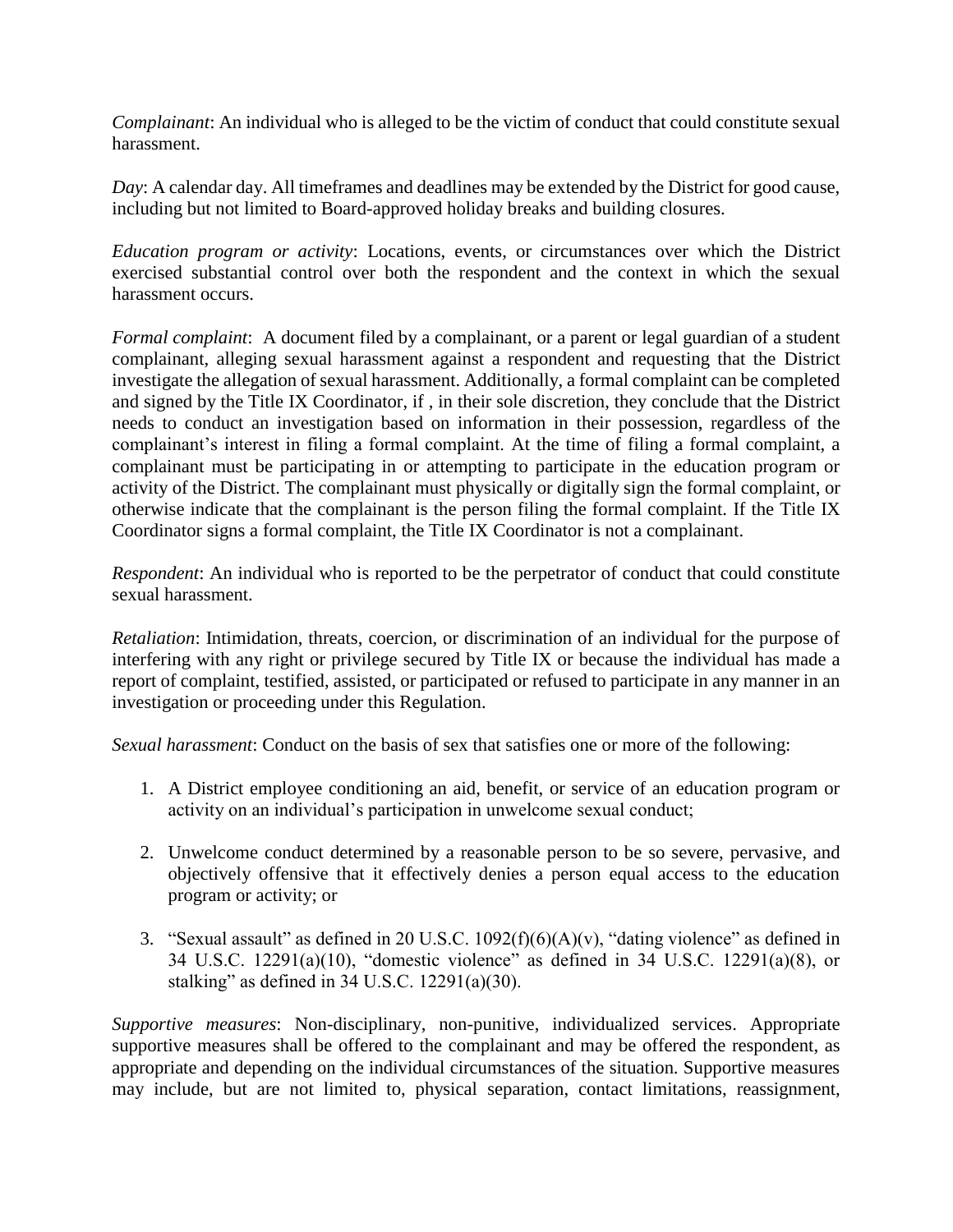alternative work or assignments, altering class or bus seating assignments, additional supervision, counseling, training, and conferences.

### **Illustrations and Examples of Prohibited Sexual Harassment**

For the purpose of this Regulation, the determination if conduct is prohibited under Title IX is a fact-intensive question that shall be considered on a case-by-case basis. Legitimate, non-sexual physical conduct necessary to avoid physical harm to persons or property, to console an individual, or spontaneous movement during a sporting activity is not sexual harassment.

Depending on the circumstances and application of the definitions immediately above in this Regulation, examples of conduct which may or may not constitute sexual harassment, include, but are not limited to:

- sexual advances:
- request for sexual favors;
- threatening an individual for not agreeing to submit to sexual advancement;
- sexually motivated touching of an individual's intimate parts;
- coercing, forcing, or attempting to coerce or force the touching of an individual's intimate parts;
- display of drawings, graffiti, cartoons, pictures, symbols or other written material of a sexual nature;
- sexual gestures;
- sexual or dirty jokes;
- sexually provocative or explicit speech;
- communications about or rating an individual as to their body, sexual activity, or performance; and
- verbal abuse of a sexual nature.

# **OBLIGATION TO REPORT**

The District is steadfastly committed to providing an inclusive environment that is free from sexual discrimination and harassment for all of its students and staff. Staff with actual knowledge of behaviors that may constitute sexual harassment and related retaliation as defined in this Regulation shall report it to the Title IX Coordinator. When a formal complaint is filed with the Title IX Coordinator, the grievance process detailed below will be used. Reports of sexual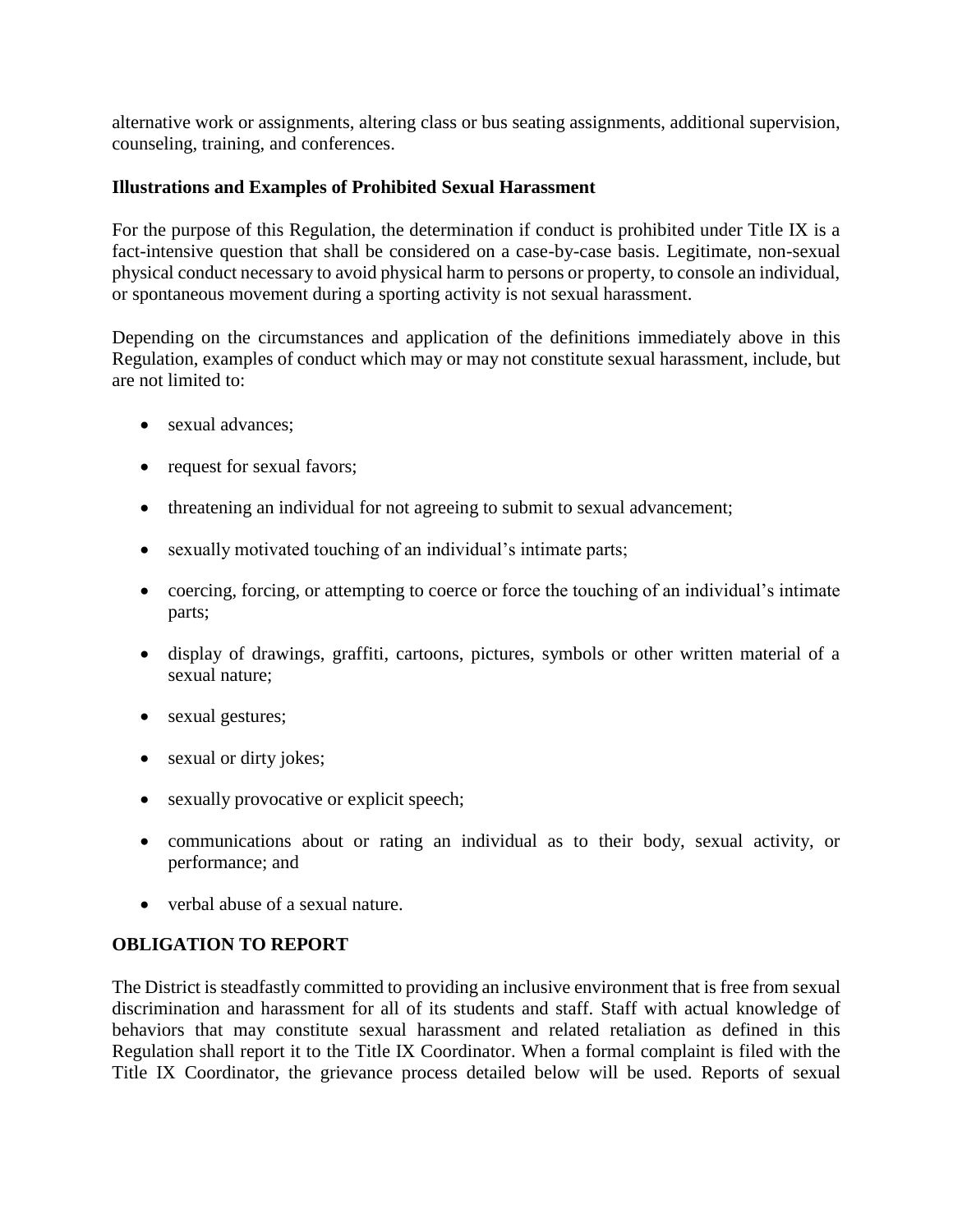harassment and/or related retaliation must contain as much specific information as possible to allow for proper assessment of the nature and extent of the investigative procedures.

# **RESPONSE TO ACTUAL KNOWLEDGE OF SEXUAL HARASSMENT OR RELATED RETALIATION**

When the District has actual knowledge of sexual harassment or related retaliation under Title IX, the Title IX Coordinator shall:

- 1. Promptly contact the complainant to discuss the availability of supportive measures;
- 2. Consider the complainant's wishes with respect to supportive measures;
- 3. Explain the process for filing a formal complaint under this Regulation; and
- 4. Inform the complainant of the availability of supportive measures regardless of whether a formal complaint is filed under this Regulation.

The respondent is presumed not responsible for the alleged conduct until a determination regarding responsibility is made at the conclusion of the grievance process outlined in this Regulation. The District will only impose disciplinary consequences against a respondent for violations of this Regulation after the grievance process has been completed; however, the District may impose disciplinary consequences against a respondent for other violations of the District's Board of Education Policies prior to the conclusion of the grievance process outlined in this Regulation. If there is an immediate threat to the physical health or safety of any student arising from the allegation of sexual harassment that justifies removal, the respondent's placement shall be changed, including removal from the District. Immediately following the removal, the respondent shall be given notice and an opportunity to challenge the decision to the Superintendent in writing. The Superintendent shall issue a written decision on the respondent's challenge and such decision shall be final. If the respondent is an employee, the employee may be placed on administrative leave during the pendency of the grievance process.

# **GRIEVANCE PROCESS FOR FORMAL COMPLAINT**

During the grievance process for a formal complaint, the District shall treat the complainant and the respondent equitably. The District will ensure that relevant evidence is objectively evaluated, including both inculpatory and exculpatory evidence, and that credibility determinations are not based on a person's status as a complainant, respondent, or witness. Additionally, the Title IX Coordinator, the investigator, all decision-makers, and any facilitator of the informal resolution process shall not have a conflict of interest or bias for or against complainants or respondents generally or individually. Furthermore, the District shall not require, allow, rely upon, or otherwise use questions or evidence that constitute, or seek disclosure of, information protected under a legally recognized privilege, unless the person holding such privilege has waived the privilege.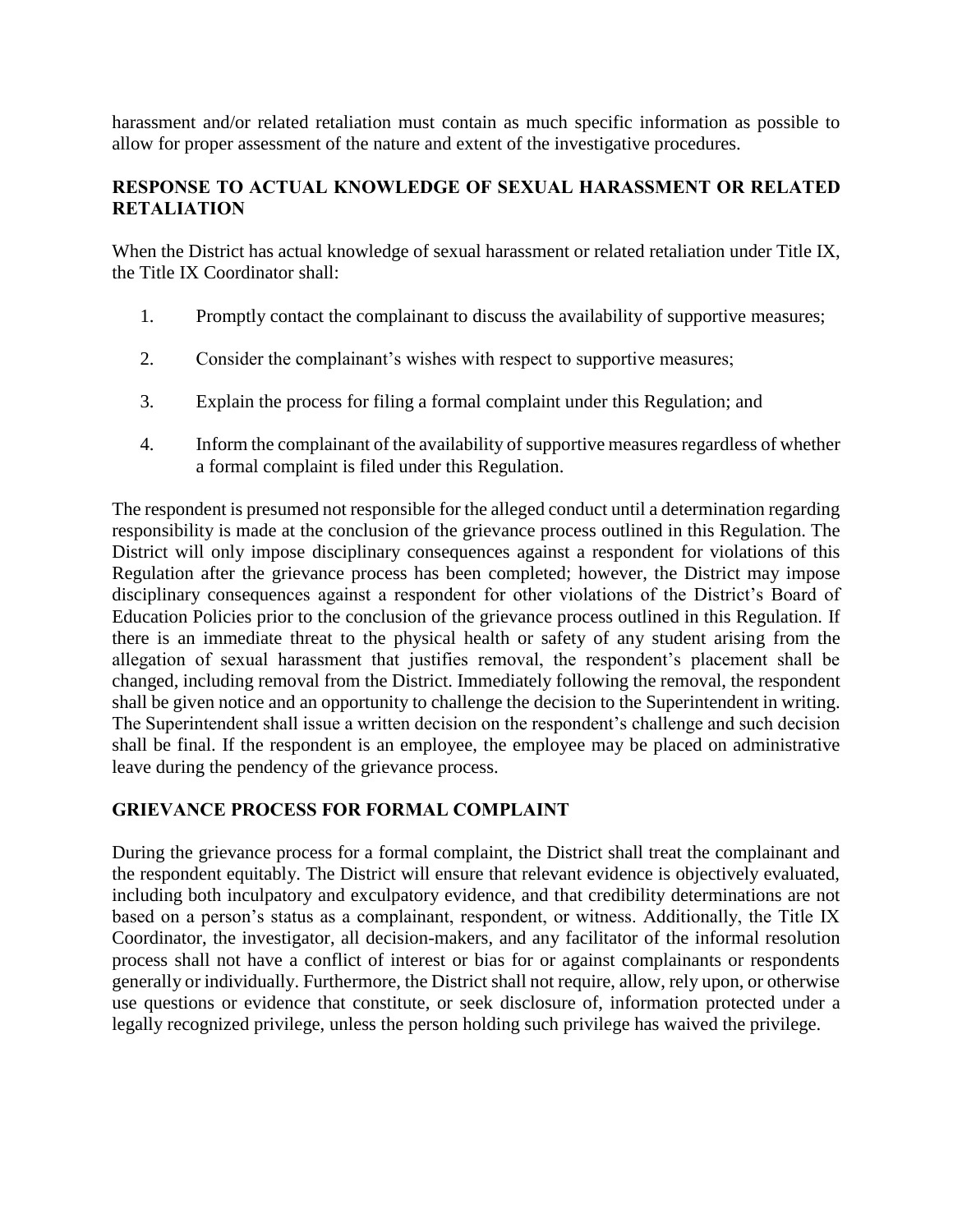### Formal Complaint

Formal complaints of sexual harassment under this Regulation must be submitted to the Title IX Coordinator.

A charge or complaint of sexual harassment or retaliation filed with an outside agency does not constitute a formal complaint with the District or trigger the District's obligation to follow the formal complaint grievance process as contemplated under this Regulation.

If a formal complaint involves allegations against the Title IX Coordinator, the formal complaint shall be filed directly with the Superintendent, unless the Superintendent is the Title IX Coordinator, or President of the Board of Education.

Upon receipt of a formal complaint, the Title IX Coordinator shall promptly:

- 1. Provide written notice of the allegations, the grievance process, and any informal resolution process to the complainant and the respondent to give both parties the proper time to prepare a response before an interview;
- 2. Inform the complainant and the respondent of the prohibition against making false statement or knowingly submitting false information;
- 3. Inform the complainant and the respondent that they may have an advisor (who may be but who is not required to be an attorney) present during any of their own subsequent meetings; and
- 4. Offer supportive measures in an equitable manner to the complainant and the respondent, when appropriate.

The Title IX Coordinator, at their discretion, may consolidate formal complaints if they arise out of the same facts or circumstances. If, in the course of the investigation process as outlined below in this Regulation, the investigator decides to investigate new allegations about the complainant or the respondent that are not included in a written notice previously provided to the complainant and respondent, the Title IX Coordinator will provide another written notice of the additional allegations to the complainant and the respondent.

The Title IX Coordinator must dismiss a formal complaint for any of the following reasons:

- 1. The conduct alleged in the formal complaint would not constitute sexual harassment even if proved.
- 2. The conduct alleged in the formal complaint did not occur in the District's education program or activity.
- 3. The conduct alleged in the formal complaint did not occur within the United States.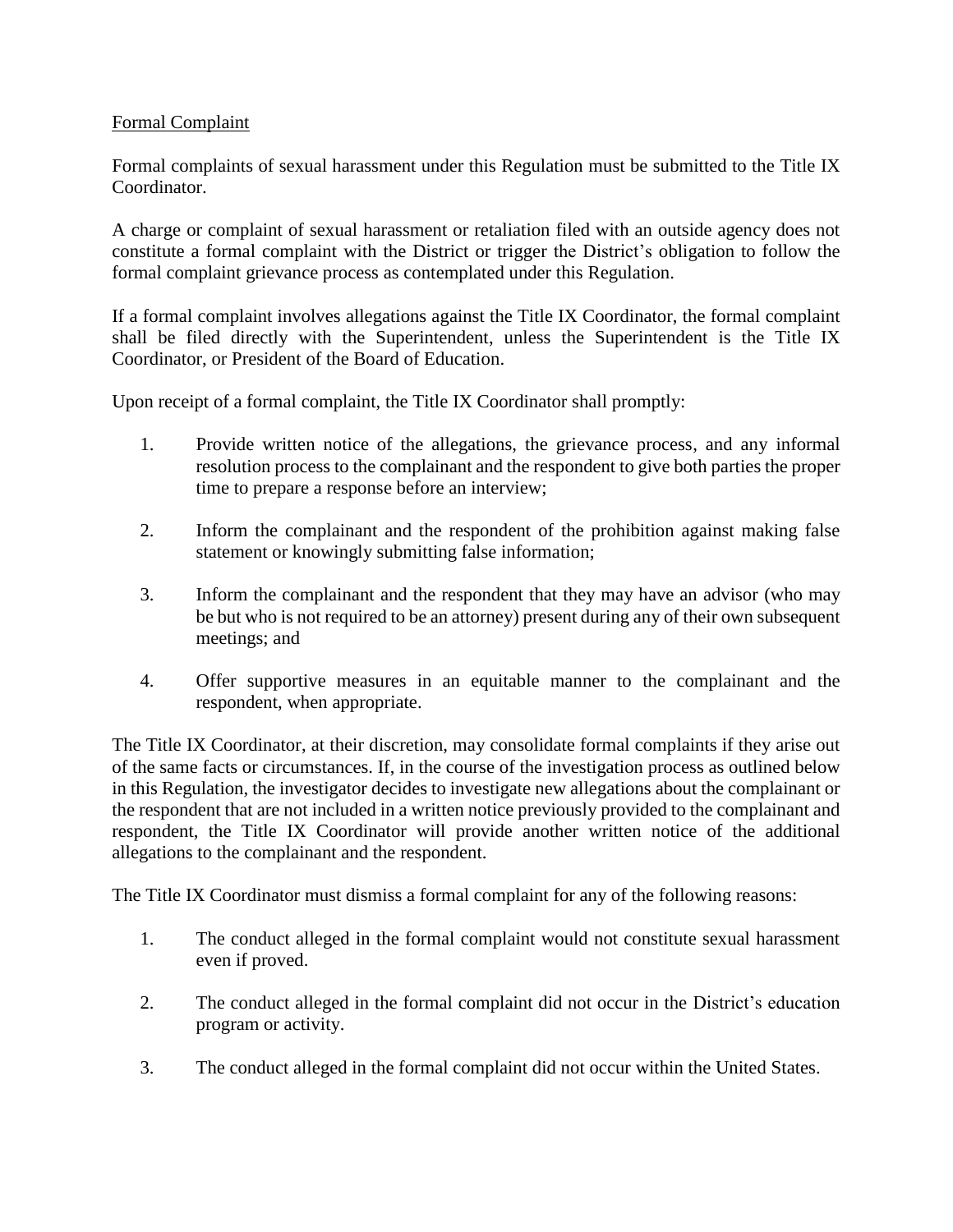The Title IX Coordinator may dismiss a formal complaint for any of the following reasons:

- 1. The complainant has notified the District in writing that the complainant would like to withdraw the formal complaint or any allegations.
- 2. The respondent is no longer enrolled or employed by the District.
- 3. Specific circumstances prevent the District from gathering evidence sufficient to reach a determination as to the formal complaint.

If the Title IX Coordinator dismisses a formal complaint, written notice of the dismissal, including the reasons for dismissal, shall be provided to the complainant and the respondent. If a complainant or respondent wishes to appeal a dismissal of a formal complaint, they should follow the appeal process outlined in this Regulation. Dismissal of a formal complaint does not preclude the District from investigating, taking action, or imposing discipline outside of this Regulation related to the alleged conduct and in accordance with any other Board policy or regulation.

# Investigation

The Title IX Coordinator, or a designee, shall serve as the investigator and be responsible for investigating formal complaints in an equitable manner that involves an objective evaluation of all relevant evidence. The District may appoint an outside investigator when appropriate. A subordinate shall not investigate his or her supervisor.

The burden for obtaining evidence sufficient to reach a determination regarding responsibility rests on the District and not the complainant or respondent.

The investigator shall initiate an investigation within five (5) days of the receipt of the formal complaint by the Title IX Coordinator, unless good cause exists to extend this timeframe. All investigations shall:

- 1. Provide an equal opportunity for the complainant and the respondent to present witnesses and evidence;
- 2. Not restrict the ability of either the complainant or the respondent to discuss the allegations under investigation or to gather and present relevant evidence;
- 3. Refrain from requiring, allowing, relying upon, or otherwise using questions or evidence that seek disclosure of information protected under a legally recognized privilege unless such privilege has been waived;
- 4. Provide the complainant and the respondent with the same opportunities to have an advisor present during any grievance proceeding;
- 5. Provide to the complainant and the respondent whose participation is requested written notice of the date, time, location, participants, and purpose of all investigative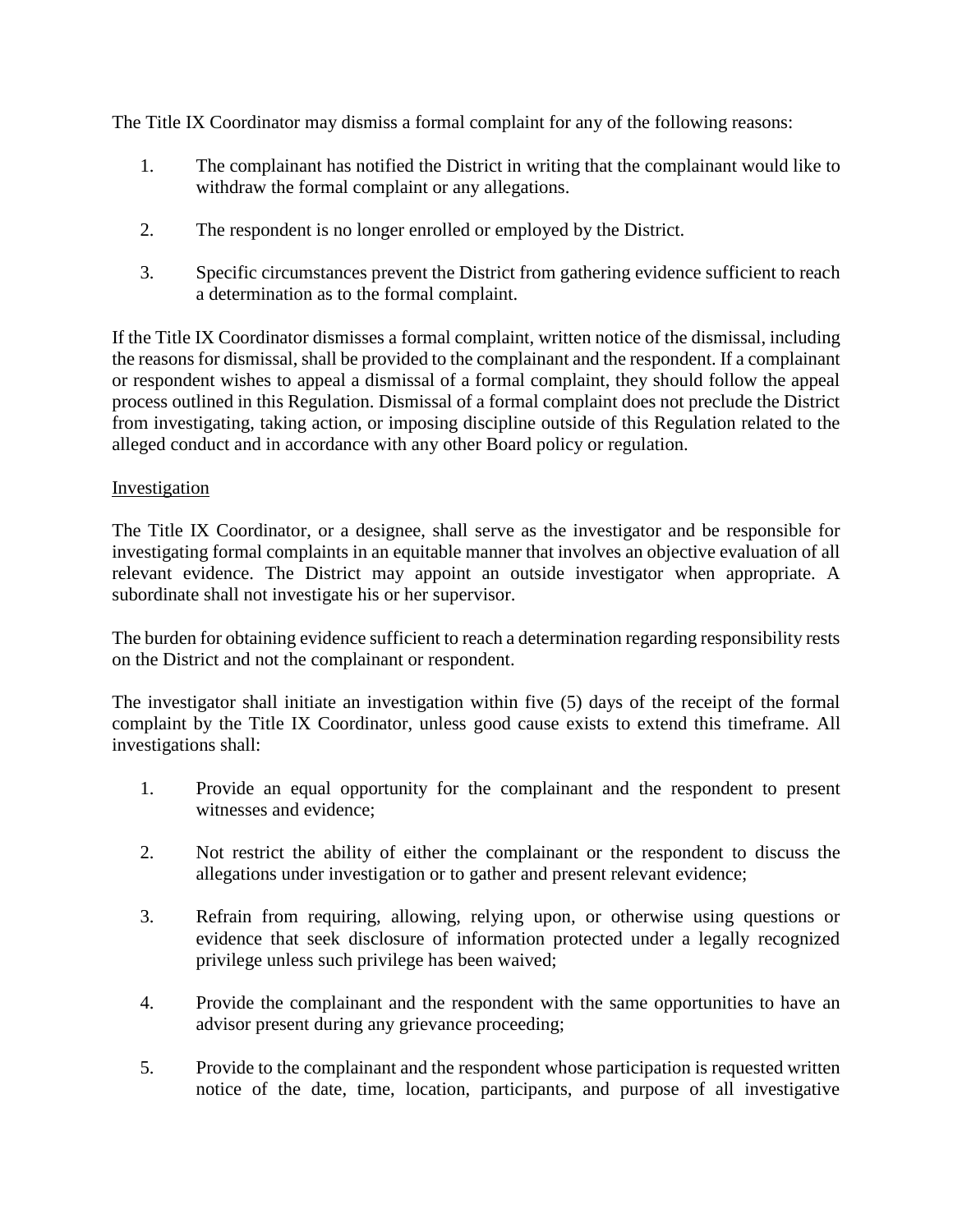interviews, or other meetings, with sufficient time for the individual to prepare to participate;

- 6. Provide the complainant and the respondent an equal opportunity to inspect and review any evidence directly related to the allegations in the formal complaint; and
- 7. Result in the creation of an investigative report that fairly summarizes relevant evidence.

Employees and students should fully cooperate with the investigation process under this Regulation.

Prior to the completion of the investigative report, the investigator shall send to the complainant and the respondent the evidence related to the investigation to inspect and review. The complainant and the respondent shall have ten (10) days to submit a written response which the investigator shall take into consideration in creating the final investigative report.

At the close of the investigation, a written final investigative report will be delivered to the complainant and the respondent. The final investigative report should be completed within thirty (30) days of the initiation of the investigation, unless good cause exists to extend this timeframe.

Upon receipt of the final investigative report, the complainant and the respondent shall have ten (10) days to submit a written response to the report to the investigator and to submit written, relevant questions to be asked of any party or witness prior to the determination of responsibility.

# Determination of Responsibility

For the purposes of a determination of responsibility, the decision-maker shall be the Superintendent or their designee; however, the decision-maker shall not be the Title IX Coordinator or the investigator. The decision-maker shall receive the final investigative report as well as any written responses and additional questions to be asked that were timely submitted by the complainant and the respondent. Upon a determination of relevance, the decision-maker will facilitate the exchange of written questions as submitted by the complainant and the respondent, provide the complainant and the respondent with submitted answers (if any), and allow for additional, limited follow-up questions from the complainant and respondent.

Within a reasonably prompt time frame, the decision-maker shall make a determination of responsibility based on the final investigative report, the evidence, and all written responses timely submitted by the complainant and the respondent, and without any live testimony or hearing.

The decision-maker shall provide the written determination to the complainant and the respondent, along with information regarding the procedures and allowable bases to appeal the decision. The written determination shall include:

1. The allegations potentially constituting sexual harassment;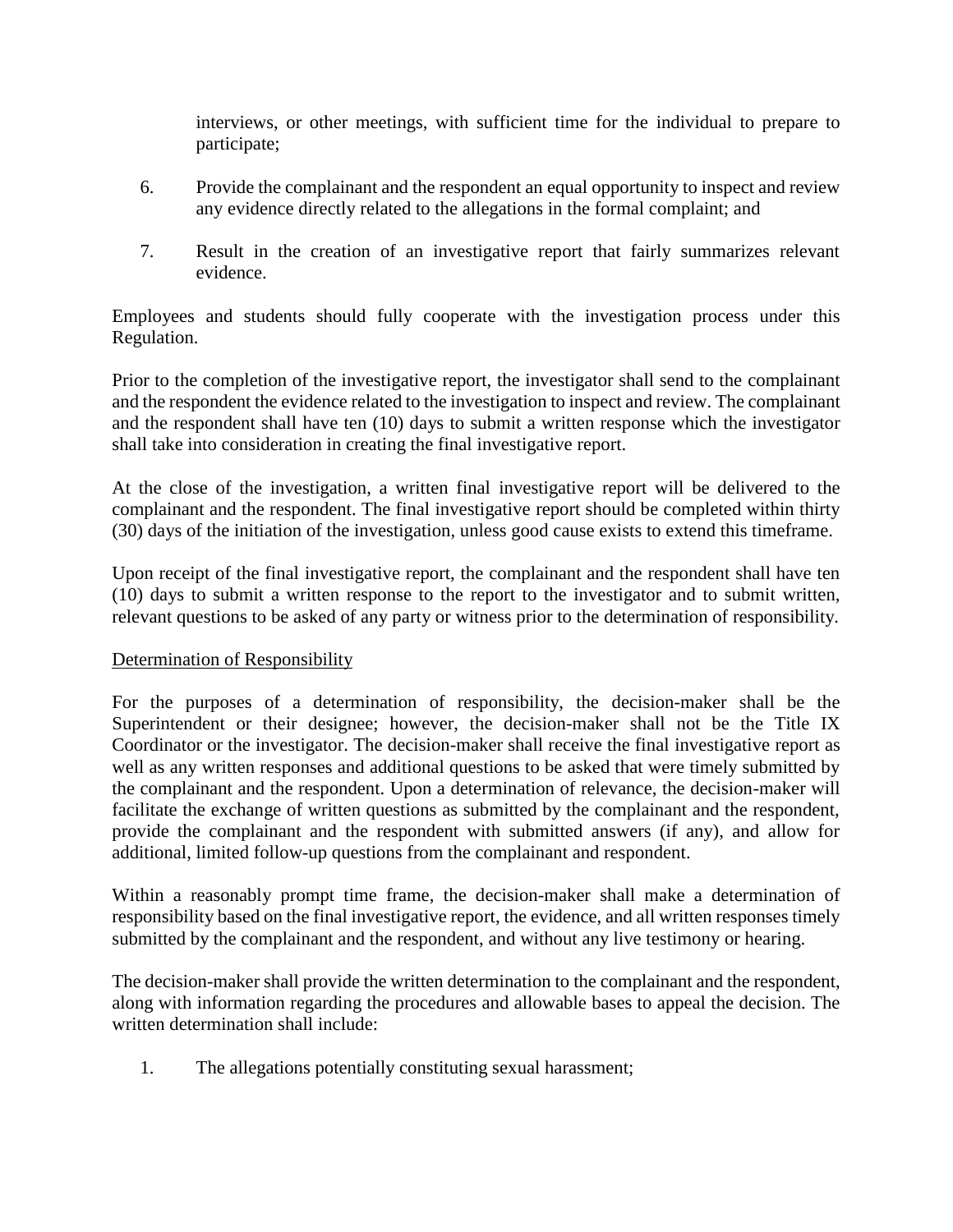- 2. A description of the procedural steps taken from the receipt of the formal complaint through the determination, including any notifications to the parties, interviews with parties and witnesses, site visits, and methods used to gather other evidence;
- 3. Findings of fact supporting the determination;
- 4. Conclusions regarding the application of the District's code of conduct to the facts; and
- 5. A statement of, and rationale for, the result as to each allegation, including a determination regarding responsibility, any disciplinary sanctions the District imposes on the respondent, and whether remedies designed to restore or preserve equal access to the District's education program or activity will be provided by the recipient to the complainant.

The preponderance of the evidence standard shall be used in making a determination of responsibility.

If a determination of responsibility against a respondent is made, the District shall impose consequences as described below in this Regulation. After a determination of responsibility is made, the Title IX Coordinator shall work with the complainant to determine if further supportive measures are necessary. The Title IX Coordinator shall also determine whether any other actions are necessary to prevent reoccurrence of the harassment and to restore equal access to the education program or activity.

# Appeal

Either the complainant or the respondent may appeal from a determination of responsibility or a dismissal of a formal complaint (or any allegations therein) for any of the following reasons:

- 1. A procedural irregularity that affected the outcome of the investigation;
- 2. New evidence that was not reasonably available at the time of the determination and that could affect the outcome of the investigation; or
- 3. A conflict of interest on the part of the Title IX Coordinator, investigator, or decisionmaker.

Appeals shall be submitted to the Title IX Coordinator within five (5) days of a determination of responsibility or dismissal of a formal complaint (or any allegation therein). If an appeal is not timely submitted, the determination of responsibility or the dismissal of a formal complaint (or any allegation therein) becomes final.

Upon receipt of an appeal, the Title IX Coordinator shall provide written notice of the appeal to the complainant and the respondent. During the appeal process, the complainant and the respondent shall have a reasonable, equal opportunity to submit written statements in support of or in challenge of the appeal to the designated decision-maker on appeal; however, both the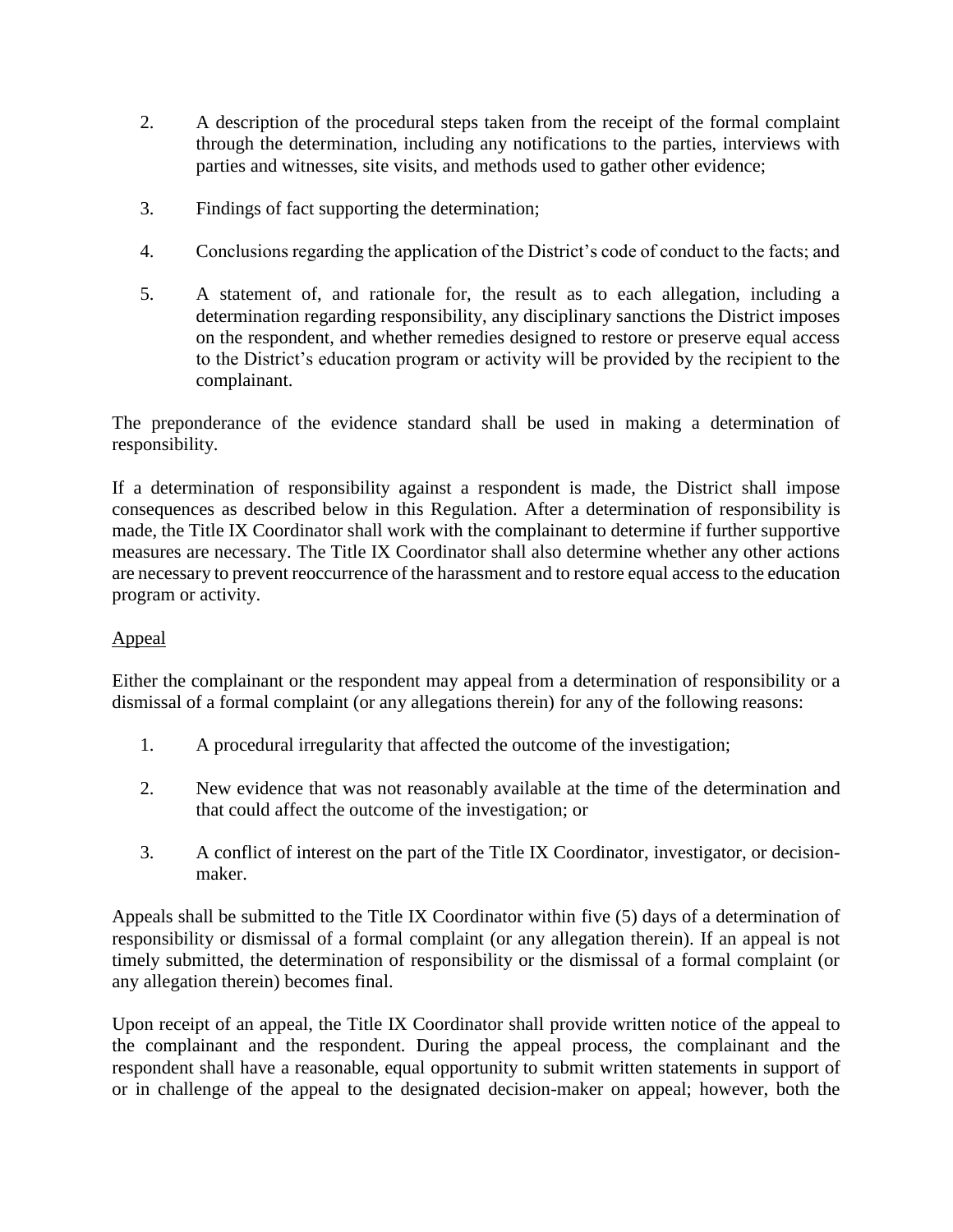complainant and the respondent are limited on appeal to submission of only written statements. There will be no live or oral testimony.

After review of the appeal, investigative report, and any written statement submitted by the complainant and the respondent, the designated decision-maker on appeal, who shall not be the Title IX Coordinator, investigator, or the decision-maker of a dismissal or determination of responsibility, shall issue a written decision describing the result of the appeal and the rationale for the result. The written decision shall be provided to the complainant and the respondent. This decision shall be final.

### Informal Resolution

At any time after a formal complaint is filed and prior to reaching a determination regarding responsibility, the District may facilitate an informal resolution process to address the allegations made in the formal complaint. The informal resolution process is voluntary and does not involve a full investigation and adjudication under the grievance process in this Regulation. If the complainant and respondent both elect to engage in the informal resolution process, their voluntary consent shall be made in writing and all timeframes and deadlines in this Regulation shall be suspended.

An informal resolution may include, but is not limited to the following:

- If the complainant so desires, an opportunity for the complainant to explain to the respondent that his or her conduct is unwelcome, offensive or inappropriate, either in writing or face-to-face;
- A statement from a staff member to the respondent that the alleged conduct is not appropriate and could lead to discipline if proven or repeated;
- Developing a safety plan;
- Separating students; or
- Providing staff and/or student training.

The informal resolution process shall not be made available to formal complaints alleging sexual harassment under this Regulation of a student by an employee.

# **RETALIATION**

The District prohibits retaliation against a person who files a formal complaint of sexual harassment under this Regulation, and further prohibits retaliation against a person who participates in related investigations.

Notwithstanding this provision, employees or students found to have intentionally made knowingly false or materially misleading allegations of suspected harassment and/or related retaliation under this Regulation may be disciplined, up to and including dismissal or expulsion.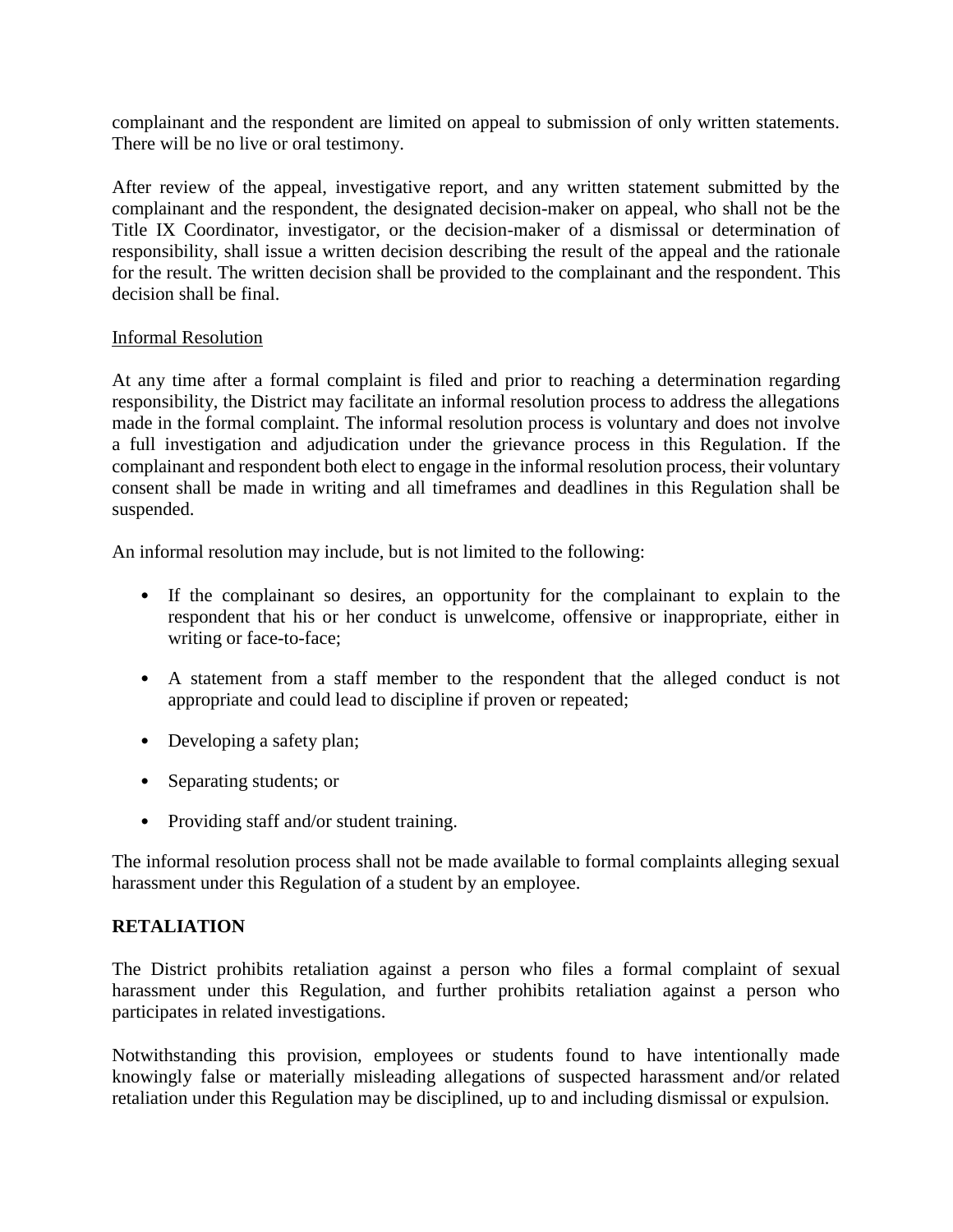### **CONFIDENTIALITY**

The District will respect the privacy of the complainant, the respondent, and the witnesses to the extent possible, consistent with applicable law as well as the District's legal obligations to investigate, to take appropriate action, and to conform with disclosure obligations as identified in this Regulation.

The complainant and the respondent shall not disclose any information obtained during the grievance process in violation of the Family Educational Rights and Privacy Act or for any purpose outside of participation in the grievance process.

### **CONSEQUENCES**

Where a determination of responsibility for sexual harassment or related retaliation as defined in this Regulation has been made, the District will provide remedies to the complainant designed to restore or preserve equal access to the District's education program or activity.

Consequences for violations of this Regulation may have educational, restorative, rehabilitative and/or punitive components.

Conduct constituting sexual harassment or related retaliation as defined in this Regulation will be subject to discipline including, but not limited to, written warning or reprimand, conference, required training, "no contact" order, reassignment, probation, suspension or termination for employees, suspension or expulsion for students, or exclusion from District property.

In the event that the evidence suggests that the conduct at issue is also a crime in violation of a Missouri criminal statute, the Title IX Coordinator shall report the conduct to the appropriate law enforcement agency charged with responsibility for handling such crimes.

As required by and in compliance with law and District policy, a report will be made to the Missouri Children's Division if there is reasonable cause to suspect abuse or neglect of a child.

#### **RECORD KEEPING**

The District shall maintain for a period of seven (7) years records of the following:

- 1. Each investigation and determination of responsibility made under this Regulation, including disciplinary sanctions imposed on the respondent and remedies provided to the complainant;
- 2. Any appeal decided under this Regulation;
- 3. Any informal resolution reached under this Regulation;
- 4. Materials used for training the Title IX Coordinator, investigator, decision-makers, and facilitators of the informal resolution process under this Regulation; and